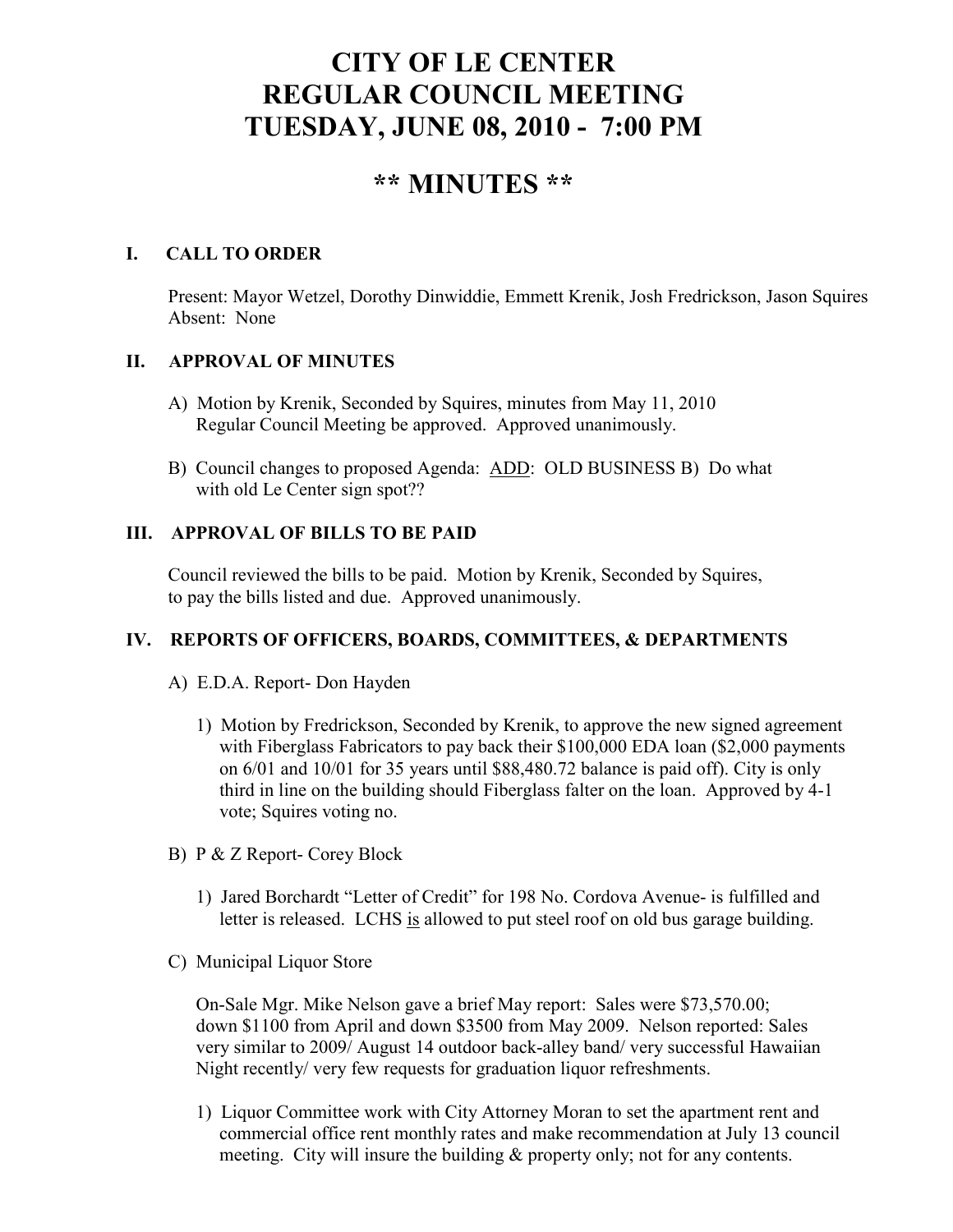D) Police Department

Police Chief Pfarr reported on the police activities for month of May: 132 calls/ 3,254 miles patrolled. Pfarr reported: city calls down 10%, miles patrolled up 6%.

- 1) COPS Grant- Council generally agreed to renew the grant into Phase II; can always refuse the grant if need be.
- 2) Taser upgrade- \$2400 for three new style tasers; not budgeted for in 2010. After much discussion: Motion by Fredrickson, Seconded by Krenik, to purchase the three new tasers after we figure out how we will pay for them, I.E.- will the car forfeiture come thru? Approved unanimously.
- E) Water, Sewer, Streets, Parks

Public Works Superintendent Curt Roemhildt gave his monthly report:

- •Water- Well #4 motor is pulled/ install new starter by Automatic Systems for no charge/ install different motor than previous (try same as Well #3). Pat K. applied for \$10,000 water grant for new meters and Wellhead protection materials. Fire hydrant (damaged) and repaired. See itemized bill. We already have the ins. check.
- Streets- street patching is done; went slightly over budget/ next month will seek bids for resealing Rolling Hills Drive and 2004 Street Project streets. It's all budgeted.
- Parks- Pool is ready to open June  $11^{th}$  patching and painting by Fredrickson done.

 Tim Kelly lots along Rolling Hills Drive: Bolton & Menk had a map of the lift station in the area- a sewer line into the station is available to hook into. A water service line was stubbed in back when the street was done. Mr. Kelly is happy with this for now. He may want to tap into the water line to water trees this summer.

 Dave Fredrickson estimate to paint the WWTP tank: Motion by Fredrickson, Seconded by Squires to accept Fredrickson Paint bid for \$2500 higher to paint the WWTP tank due to the third coat of paint he will be applying. Approved unanimous.

- F) Bolton & Menk Engineering- Engineer Joel Hawbaker
	- 1) 2010-11 USDA Project- finally heard: our application is in St. Paul being reviewed.
	- 2) 2010 Minnesota Street Project
		- a) Motion by Squires, Seconded by Dinwiddie, to adopt Resolution No. 2010G, thereby Accepting Bid & Ordering Work be done. Low bid accepted was by Max Johnson Trucking for \$1,921,472.51. Approved unanimously.
		- b) Todd Hagen from Ehlers was present to explain the "Bond Pre-Sale Report". Mr. Hagen reported the bond sale will take place July  $13^{th}$ / City share of the project was approx. \$609,000 with broker issue costs of \$31,000 and \$10,000 of extra's for a total bond sale of \$650,000.00.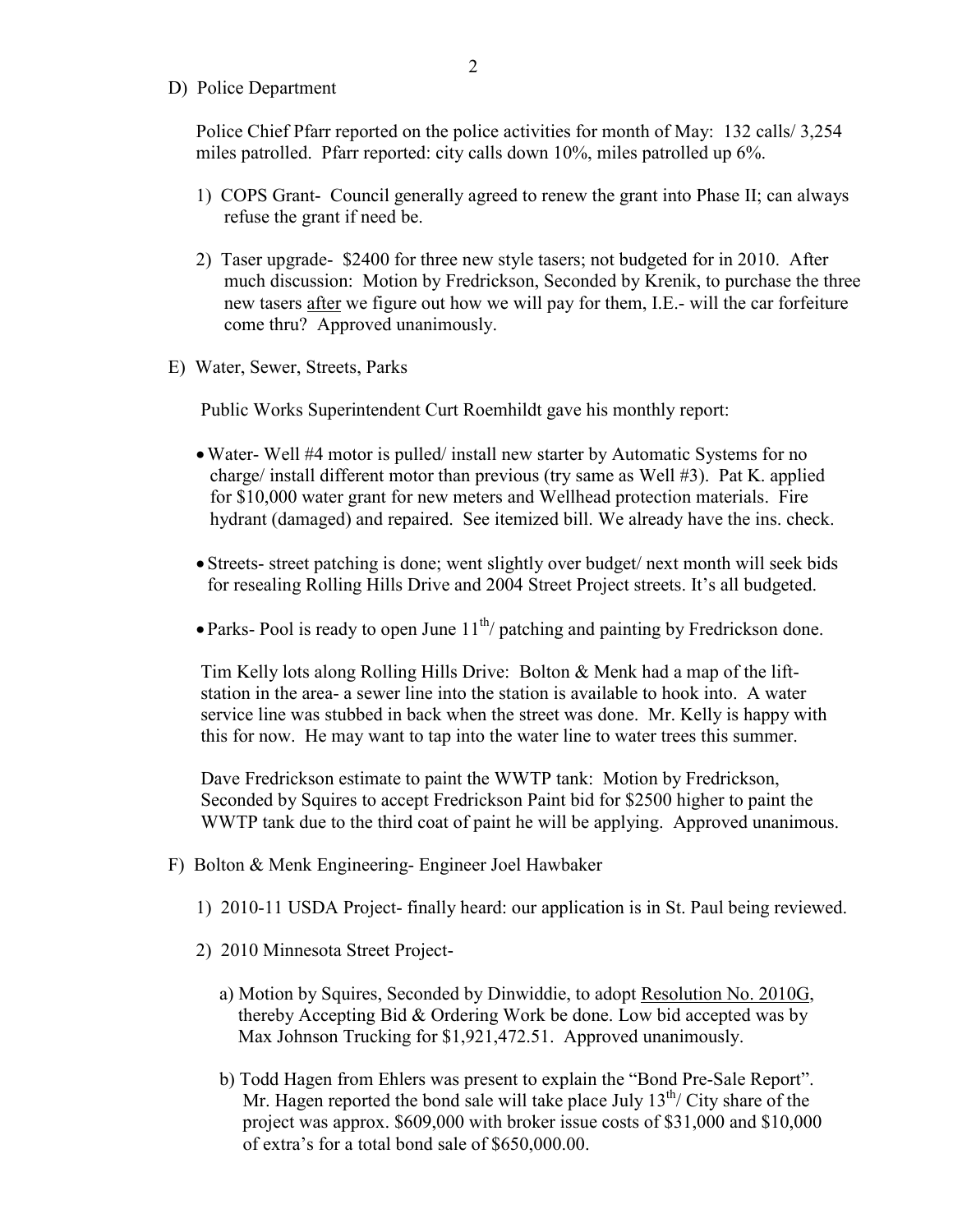Motion by Squires, Seconded by Krenik, to approve Resolution No. 2010H, thereby Providing for the Sale of \$650,000 in G.O. Improvement Bonds 2010. Approved unanimously. Motion by Squires, Seconded by Krenik, to approve Resolution No. 2010I, thereby Authorizing the City to Enter into a Credit Enhancement Program Agreement with the State of Minnesota Public Facilities Authority. Approved unanimously.

#### **V. PUBLIC FORUM**

 Jim Weber was present to complain about all the junk & garbage being dumped in and around his back dumpster in the city parking lot. Most of the junk is being dumped at night onto the ground and Waste Mgmt. won't pick up junk/garbage off the ground. Mr. Weber felt the city should pick up the junk/garbage with the city truck. Council will take the matter under advisement and seek a solution.

#### **VI. OLD BUSINESS**

- A) City Clerk Collins noted there would be three housing rehab projects done in Le Center thru the Small Cities Grant awarded to Le Sueur County. The three homes were ones that had successfully applied last year and were income eligible. Each home would be receiving an average of \$21,000. The city would not be deciding who gets the grants.
- B) Do what with the old space being vacated by the Welcome sign?? Leave the old sign up? Rent the space to someone else for a billboard? After discussion; Motion by Krenik, Seconded by Dinwiddie, remove the sign and leave the space empty. Approved unanimously.

#### **VII. NEW BUSINESS**

- A) Motion by Squires, Seconded by Krenik, to approve the 2010 3.2% beer license for "For The Love of Joshua" (Angie Neubauer) softball tourney. Approved unanimously.
- B) Request to vacate back alley by Scheffert's at 25 South Cordova Avenue. Clerk Collins explained the city policy used by previous councils to vacate an alley. After discussion, Council decided to hold off for now unless it becomes a bigger problem. Clerk send letter to adjacent property owner reminding them that is an open alley.

#### **VIII. ADMINISTRATION & MISC.**

- A) Clerk Collins noted the results from the May 4 "Board of Equalization". There were no letters or calls received and no one showed up to contest their property value.
- B) Council discussed moving the August 10 Regular Council Meeting due to the State Primary Election. Hold off until July Council Meeting to set new time & date.
- C) Council discussed not publishing the official minutes from council meetings in the newspaper. Clerk Collins reported the city could fulfill its legal obligation by mailing out the minutes each month to anyone who requested them / posting the minutes on the official city board at city hall/ and posting them on the new city web site. Collins guessed the city spent \$8,000- \$10,000 per year on minutes and surmised Le Center was one of the few cities left in the county who published their minutes. Motion by Wetzel, Seconded by Squires, to discontinue publishing meeting minutes in the local newspaper, strictly as an attempt to save the taxpayers money. Approved unanimously.